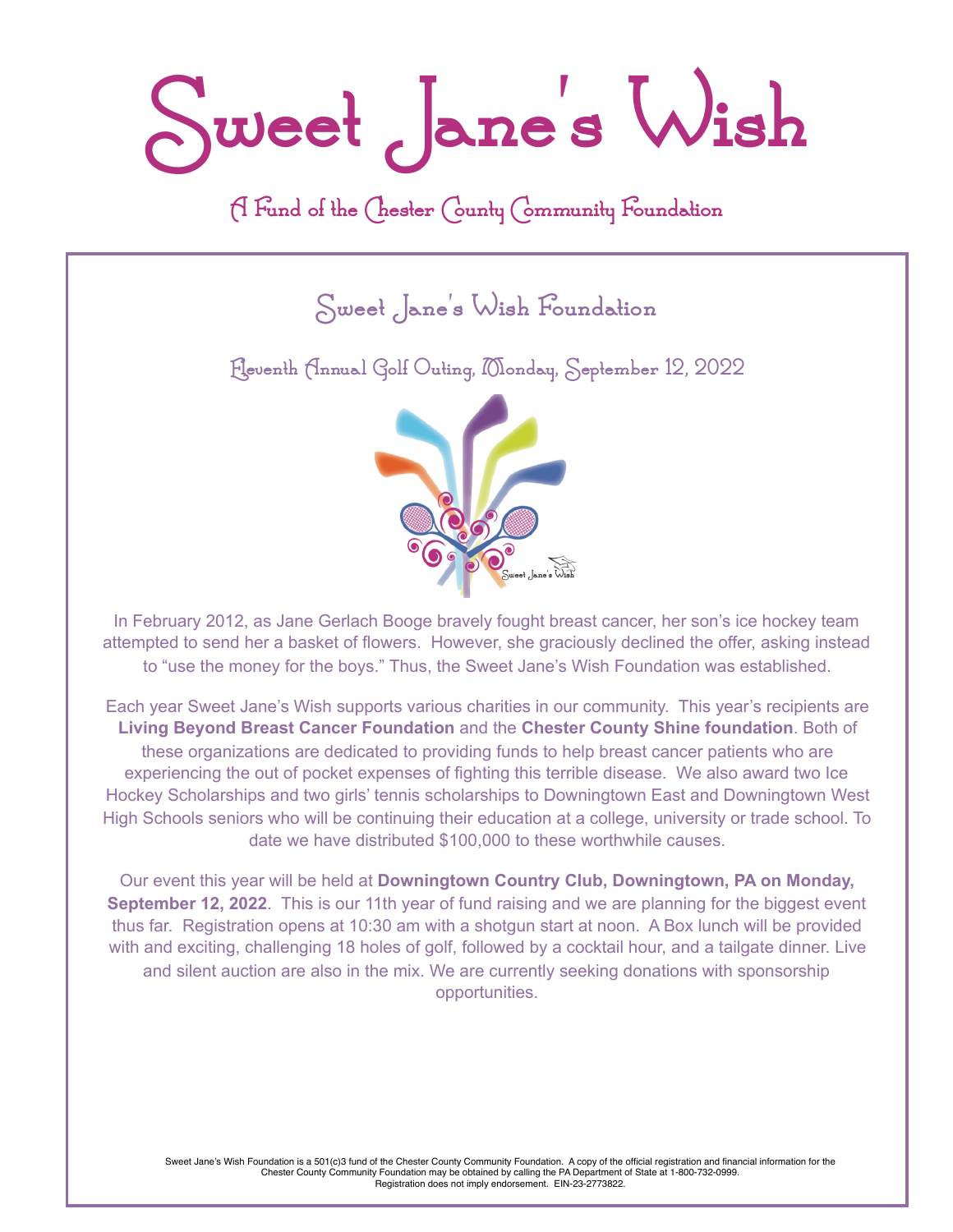

**\$2,500 Presenting Sponsor** Four Golfers, Exclusive Hole Sponsorship, Full Page Ad in Program, and Social Media Recognition Reserved Seating at VIP Table

#### **\$1,200 Gold Sponsor**

Four Golfers Exclusive Hole Sponsorship Full Page Ad in Program & Social Media Recognition

#### **\$700 Silver Sponsor**

Two Golfers Hole Sponsorship ½ Page Ad in Program & Social Media Recognition

#### **\$300 Bronze Sponsor**

Hole Sponsorship ½ Page Ad in Program & Social Media Recognition

## **Organizations We Support**







**BREAST CANCER**